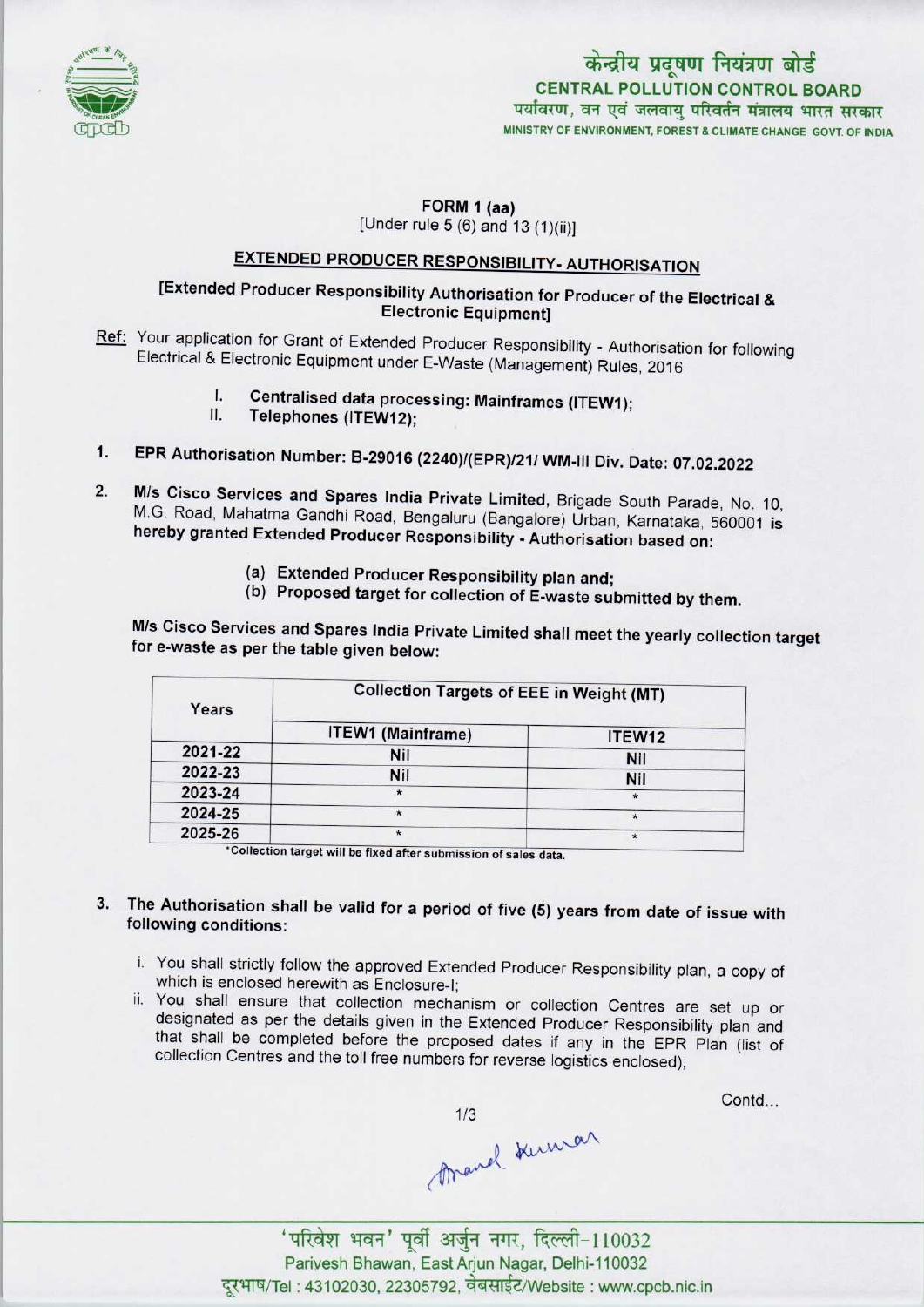

From pre page...

- iii. You shall ensure that all the collected e-waste is channelized to PRO M/s Karo Sambhav Private Limited, 408 & 409, sun city Business Tower, G. I.C. M/s Kard Sector 54, Gurugram, Haryana 122002 and records shall be Course Road. Sector 54, Gurugram, Haryana 122002 and records shall be maintained at recycler/dismantler and your end;
- iv. You shall maintain records, in Form-2 of these Rules, of e-waste and make such records available for scrutiny by Central Pollution Control Board;
- v. You shall file annual returns in Form-3 to the Central Pollution Control Board on or before 30th day of June following the financial year to which that returns relates.

# vi. General Terms & Conditions of the Authorisation:

- a. The authorisation shall comply with provisions of the Environment (Protection) Act, 1986 and the E-waste (Management) Rules,2016 made there under;
- b. The authorisation or its renewal shall be produced for inspection at the request of an officer authorised by the Central Pollution Control Board;
- c.Any change in the approved Extended Producer Responsibility plan should be informed to Central Pollution Control Board within 15 days on which decision shall be communicated by Central Pollution Control Board within sixty days;
- d. It is the duty of the authorised person to take prior permission of the Central Pollution Control Board to close down any collection centre/points or any other facility which are part of the EPR plan;
- e. An application for the renewal of authorisation shall be made as laid down in subrule (vi) of rule of 13(1) the E- Waste (Management) Rules, 2016;
- f.The Board reserves right to cancel/amend/revoke the authorisation at any time as per the policy of the Board or Government.

### vii. Additional Conditions: -

- a) That the applicant will submit annual sales data along with annual returns;
- b) That the applicant has to ensure that the addresses of collection points provided by them in their EPR Plan are correct and traceable and the collection points/centres are functional;
- c) That the applicant will submit revised application for grant of EPR Authorisation in case of applicant adding/changing PRO or changing its EPR Plan;

2/3

Contd...

Arand Kuman